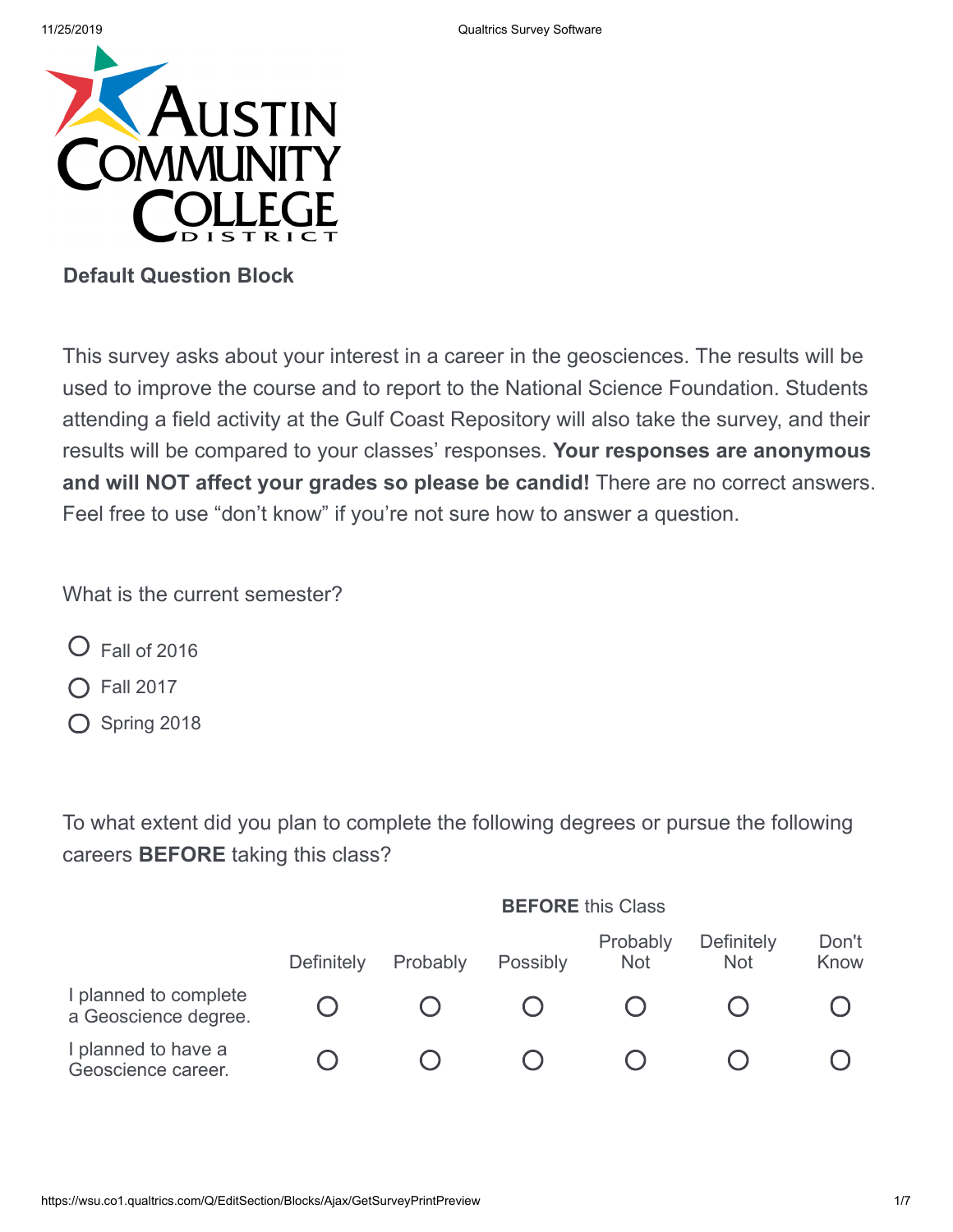11/25/2019 Qualtrics Survey Software

|                                                                                                                            | <b>BEFORE</b> this Class |          |          |                        |                                 |               |  |
|----------------------------------------------------------------------------------------------------------------------------|--------------------------|----------|----------|------------------------|---------------------------------|---------------|--|
|                                                                                                                            | Definitely               | Probably | Possibly | Probably<br><b>Not</b> | <b>Definitely</b><br><b>Not</b> | Don't<br>Know |  |
| I planned to complete<br>a degree in a science,<br>technology,<br>engineering, or math<br>field, OTHER than<br>Geoscience. |                          |          |          |                        |                                 |               |  |
| I planned to have a<br>career in a science,<br>technology,<br>engineering, or math<br>field, OTHER than<br>Geoscience.     |                          |          |          |                        |                                 |               |  |

To what extent do you plan to complete the following degrees or pursue the following careers **AFTER** taking this class?

|                                                                                                                         | <b>AFTER this Class</b> |                                  |          |                        |                                 |               |  |
|-------------------------------------------------------------------------------------------------------------------------|-------------------------|----------------------------------|----------|------------------------|---------------------------------|---------------|--|
|                                                                                                                         | Definitely              | Probably                         | Possibly | Probably<br><b>Not</b> | <b>Definitely</b><br><b>Not</b> | Don't<br>know |  |
| I plan to complete a<br>Geoscience degree.                                                                              |                         |                                  |          |                        |                                 |               |  |
| I plan to have a<br>Geoscience career.                                                                                  |                         | $\begin{array}{ccc} \end{array}$ |          |                        |                                 |               |  |
| I plan to complete a<br>degree in a science,<br>technology,<br>engineering, or math<br>field, OTHER than<br>Geoscience. |                         |                                  |          |                        |                                 |               |  |
| I plan to have a career<br>in a science,<br>technology,<br>engineering, or math<br>field, OTHER than<br>Geoscience.     |                         |                                  |          |                        |                                 |               |  |

**BEFORE** this class, what was the highest degree you intended to achieve?

 $\bar{\bm{\nabla}}$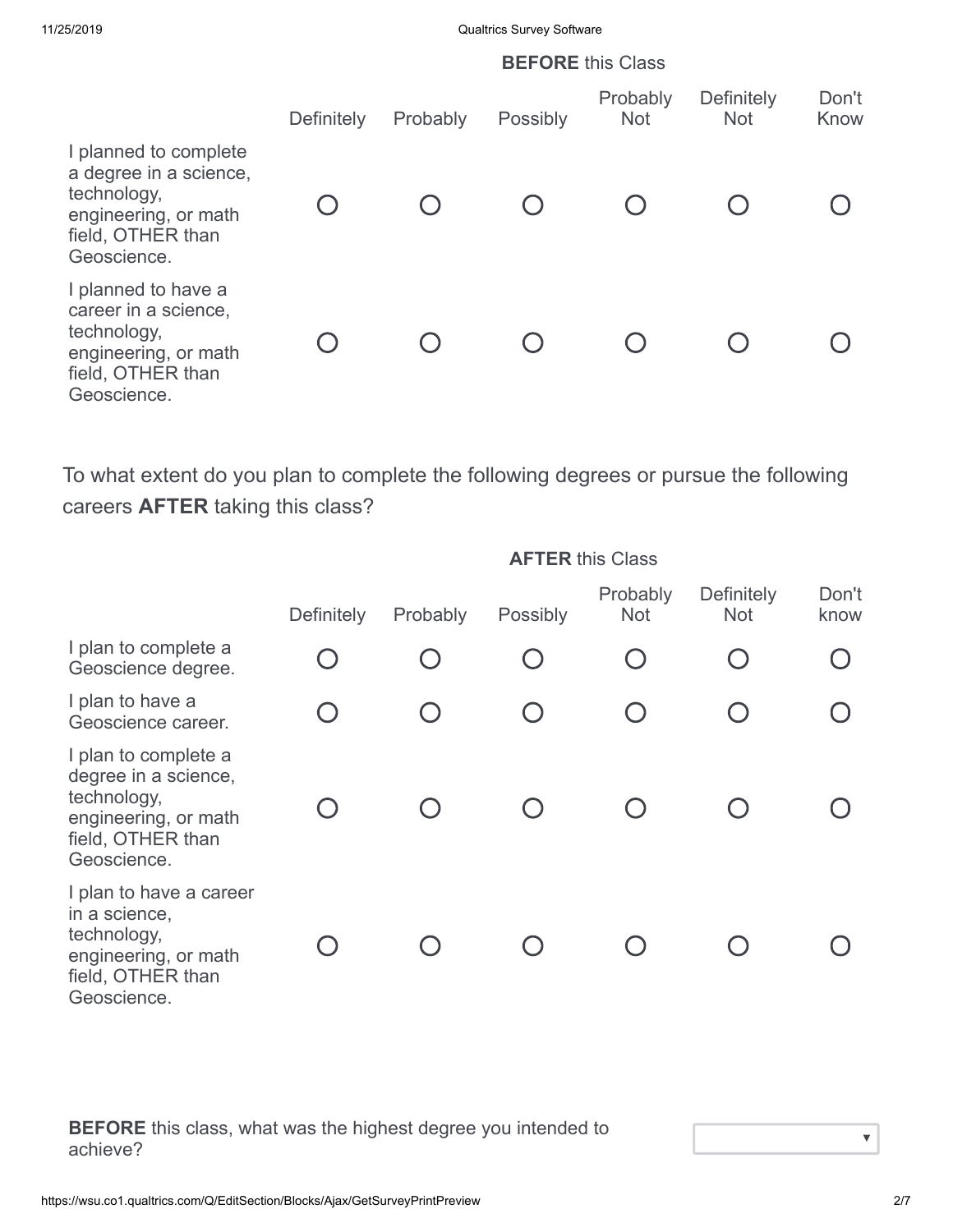**AFTER** taking this class, what is the highest degree you intend to achieve?

How much did you **GAIN** in the following areas as a result of this class?

|                                                                             | No Gains  | A Little<br>Gain | Moderate<br>Gain | Good<br>Gain                                  | Great<br>Gain | <b>Not</b><br>Applicable |
|-----------------------------------------------------------------------------|-----------|------------------|------------------|-----------------------------------------------|---------------|--------------------------|
| Analyzing data for<br>patterns.                                             |           |                  |                  | $\bigcap$                                     |               |                          |
| Figuring out the next<br>step in a research<br>project.                     | $\bigcap$ |                  | $\bigcap$        | $\left( \begin{array}{c} \end{array} \right)$ |               |                          |
| Problem-solving in<br>general.                                              | $\bigcap$ |                  |                  | $\bigcap$                                     |               |                          |
| Formulating a research<br>question that could be<br>answered with data.     |           |                  |                  |                                               |               |                          |
| <b>Identifying limitations</b><br>of research methods<br>and designs.       |           |                  |                  |                                               |               |                          |
| Understanding the<br>theory and concepts<br>guiding my research<br>project. |           |                  |                  |                                               |               |                          |
| Understanding the<br>relevance of research<br>to my coursework.             |           |                  |                  |                                               |               |                          |

How much did you **GAIN** in the following areas as a result of this class?

|                                                              | No Gains | A Little<br>Gain | Moderate<br>Gain | Good<br>Gain | Great<br>Gain | <b>Not</b><br>Applicable |
|--------------------------------------------------------------|----------|------------------|------------------|--------------|---------------|--------------------------|
| Confidence in my<br>ability to contribute to<br>science.     |          |                  |                  |              |               |                          |
| Comfort in discussing<br>scientific concepts with<br>others. |          |                  |                  |              |               |                          |
| Comfort in working<br>collaboratively with<br>others.        |          |                  |                  |              |               |                          |

 $\overline{\mathbf{v}}$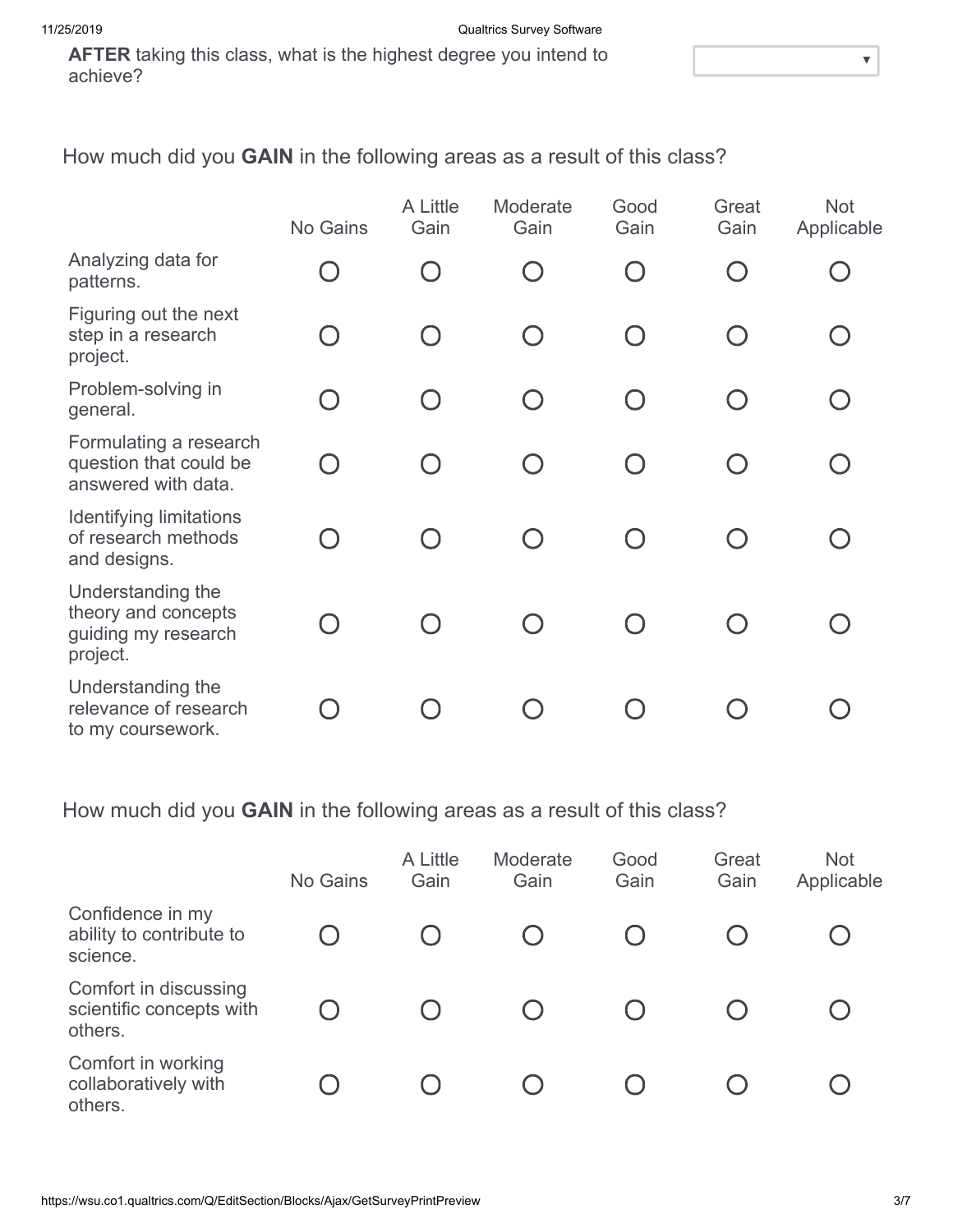11/25/2019 Qualtrics Survey Software

|                                                                      | No Gains                                      | A Little<br>Gain | Moderate<br>Gain | Good<br>Gain | Great<br>Gain | <b>Not</b><br>Applicable |
|----------------------------------------------------------------------|-----------------------------------------------|------------------|------------------|--------------|---------------|--------------------------|
| Confidence in my<br>ability to do well in<br>future science courses. |                                               |                  |                  |              |               |                          |
| Ability to work<br>independently.                                    |                                               |                  |                  |              |               |                          |
| Developing patience<br>with the slow pace of<br>research.            | $\left( \begin{array}{c} \end{array} \right)$ |                  | $\bigcirc$       |              |               |                          |
| Understanding what<br>everyday research<br>work is like.             |                                               |                  |                  |              |               |                          |

For each item below, rate your knowledge **BEFORE** and **AFTER** this class.

|                                                                           | <b>BEFORE</b> this Class |  |  |           |                          | <b>AFTER this Class</b> |            |           |  |                          |
|---------------------------------------------------------------------------|--------------------------|--|--|-----------|--------------------------|-------------------------|------------|-----------|--|--------------------------|
|                                                                           | Very<br>Poor             |  |  |           | Poor Fair Good Excellent | Very<br>Poor            |            |           |  | Poor Fair Good Excellent |
| The relationship between<br>the oceanic crust and the<br>Earth processes. |                          |  |  | $\bigcap$ | $\bigcirc$               |                         | $\bigcap$  |           |  |                          |
| Overall knowledge and<br>skills in Geoscience.                            |                          |  |  | $\bigcap$ | $\bigcap$                |                         | $\bigcirc$ | $\bigcap$ |  |                          |
| <b>Awareness of Geoscience</b><br>career opportunities.                   |                          |  |  | $\bigcap$ | $\bigcap$                |                         | $\bigcap$  |           |  |                          |
| <b>Awareness of Geoscience</b><br>jobs in your local area.                |                          |  |  | $\bigcap$ | $\bigcap$                |                         | $\bigcap$  |           |  |                          |
| How to move from two-<br>year college to a career in<br>Geoscience.       |                          |  |  |           | $\bigcap$                |                         |            |           |  |                          |

For each item below, rate your interest **BEFORE** and **AFTER** this class.

|                                   |  |  | Very Somewhat Somewhat Very Very<br>Interested Interested Neutral Uninterested Uninterested Interested | Somew<br><b>Interes</b> |
|-----------------------------------|--|--|--------------------------------------------------------------------------------------------------------|-------------------------|
| General interest in<br>Geoscience |  |  |                                                                                                        |                         |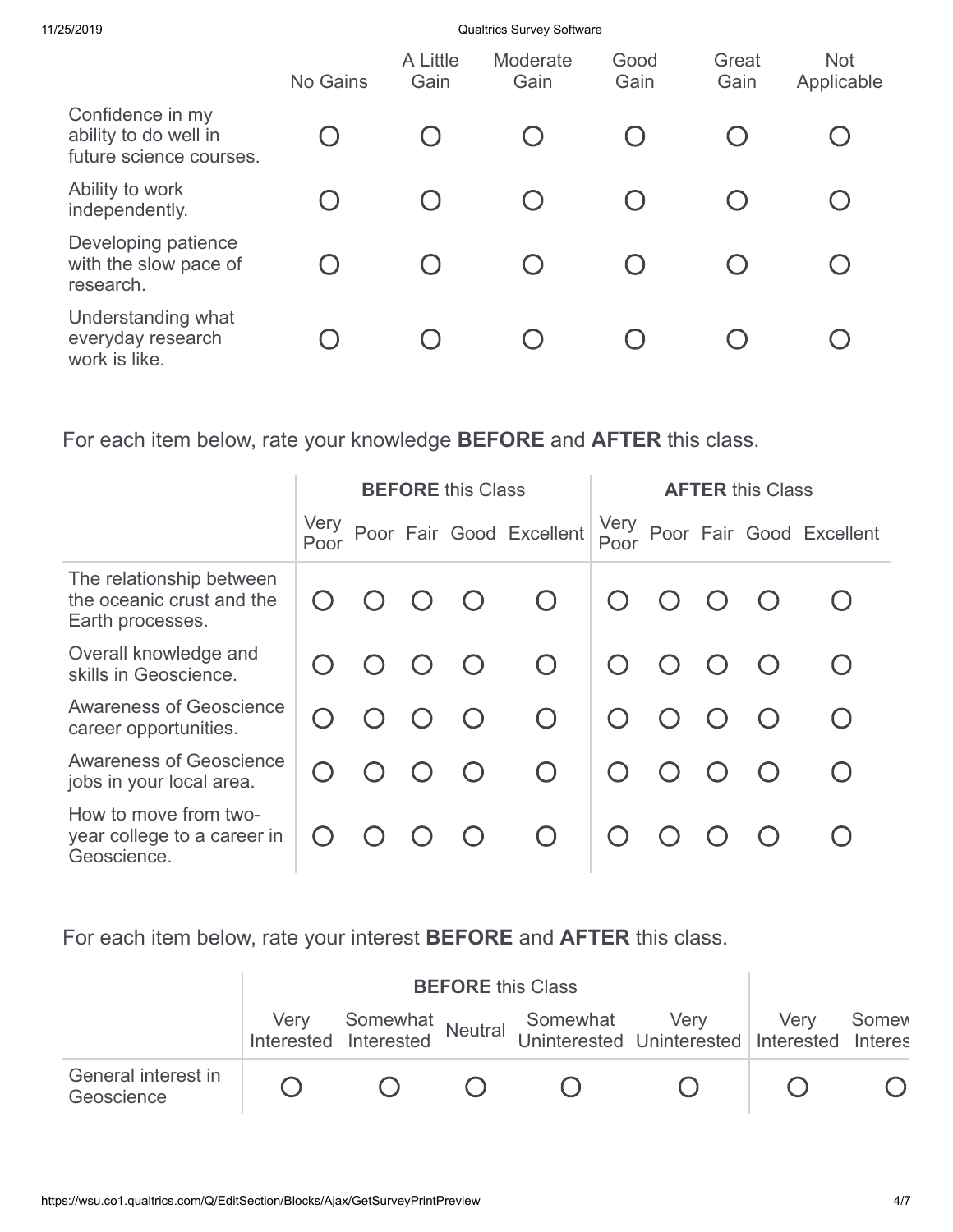Qualtrics Survey Software

|                                                                                                                          | Very<br>Interested | Somewhat<br>Interested | Neutral | Somewhat | Very<br>Uninterested Uninterested | Very<br>Interested | <b>Somew</b><br><b>Interes</b> |
|--------------------------------------------------------------------------------------------------------------------------|--------------------|------------------------|---------|----------|-----------------------------------|--------------------|--------------------------------|
| General interest in<br>science,<br>technology,<br>engineering and<br>math fields                                         |                    |                        |         |          |                                   |                    |                                |
| Interest in<br>participating in a<br>paid Summer<br>Undergraduate<br>Research<br><b>Experience Course</b><br>next summer |                    |                        |         |          |                                   |                    |                                |

## **Moving forward: The next questions ask about your future plans.**

What is the highest degree you intend to achieve?

| $\bigcup$ Associate's degree      |
|-----------------------------------|
| ◯ Bachelor's degree               |
| Master's degree                   |
| Doctorate                         |
| $\bigcirc$ Other, please specify: |
| Don't know                        |

Have you declared (or do you intend to declare) a major in the geosciences or another field in science, technology, engineering or math (STEM)?

- Yes, Geoscience major
- Yes, other STEM major
- O No
- O Don't know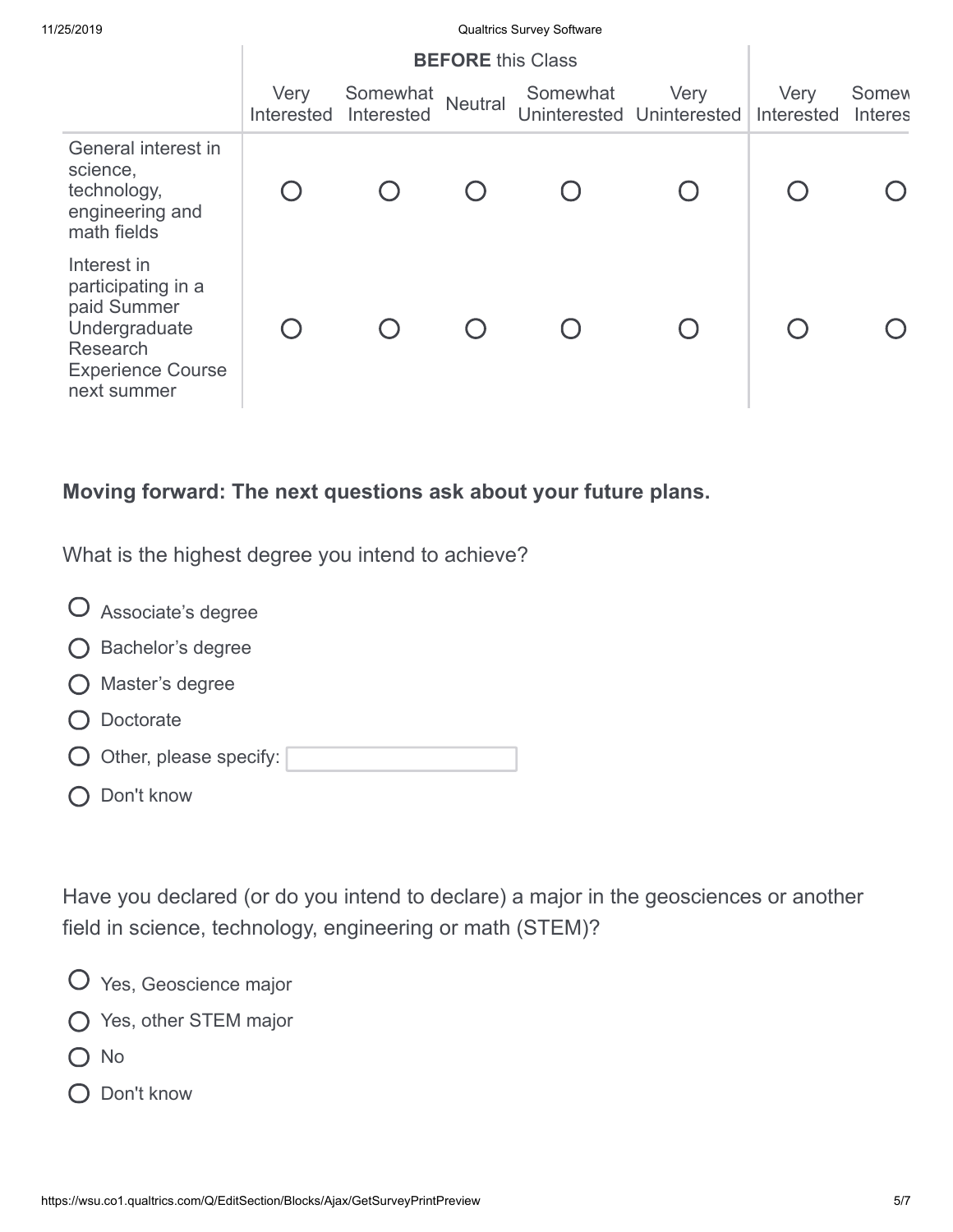How confident are you in your ability to perform well in the courses within your major?

Extremely confident

- Very confident
- O Somewhat confident
- $\bigcirc$  Not very confident
- $\bigcirc$  Not at all confident
- Q Don't know

## **Block 1**

## **Demographics**

What is your gender?

- O Male
- O Female
- $\bigcirc$  Prefer not to say

What would you say best describes your ethnicity? (You can check more than one)

| <b>White</b>                     |
|----------------------------------|
| <b>African American/Black</b>    |
| Hispanic/Latino/a                |
| Asian                            |
| Filipino/a                       |
| <b>Pacific Islander</b>          |
| American Indian or Alaska Native |
| <b>Multiple Ethnicities</b>      |
| $\Box$ Other, please specify:    |